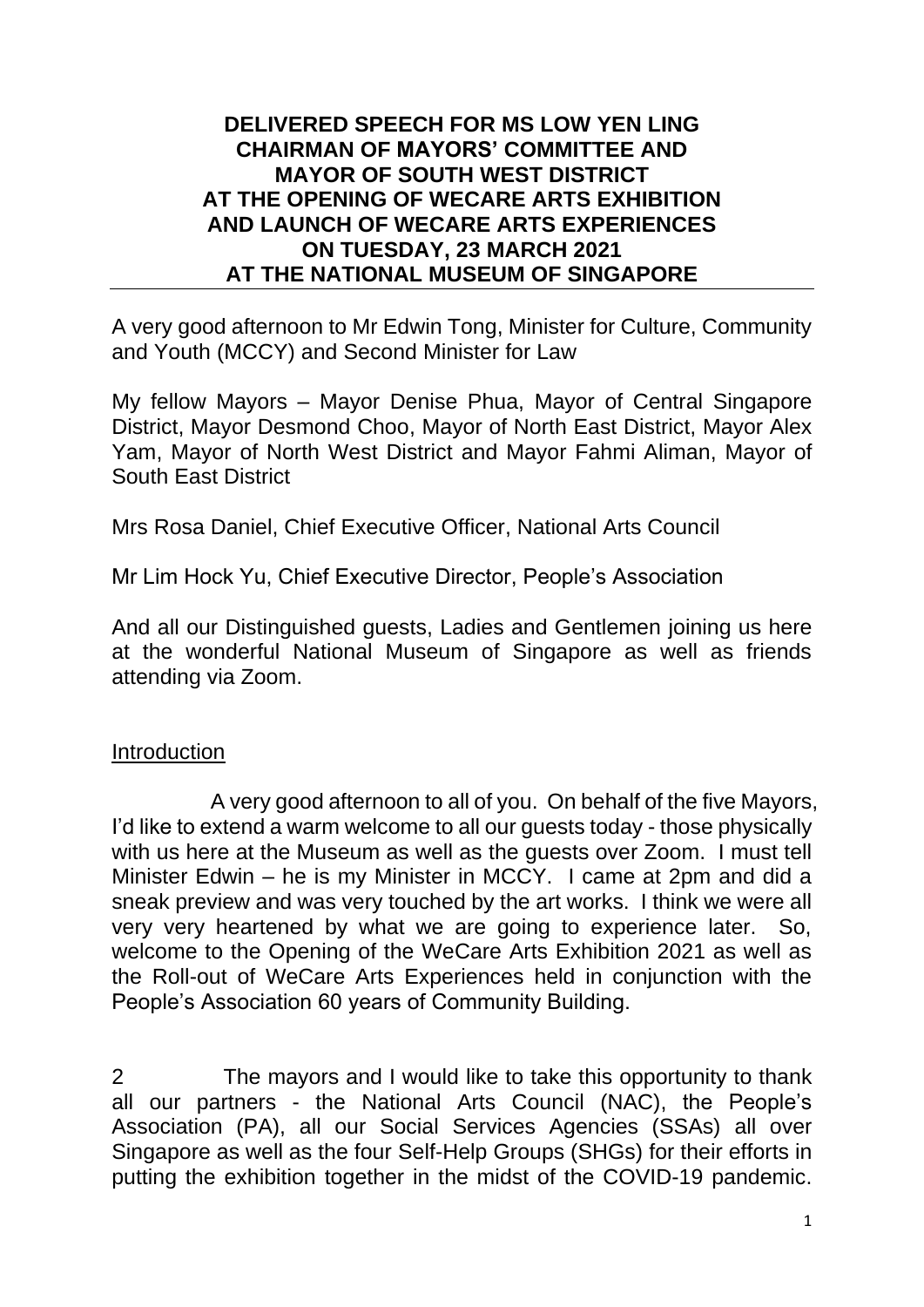We are very grateful towards the National Heritage Board for their support in providing this lovely venue, the National Museum of Singapore as a venue for the arts exhibition over the next two months, from today til 3rd week of May.

## WeCare Arts Fund and Exhibition

3 Now, allow me, like what Minister Edwin mentioned, I am going to talk a little bit about the Exhibition as well as the roll-out, but before that, allow me to do a quick recap. To fulfil the mission, the five CDCs have over the years, have been doing what we call the ABC functions. Why? Because A - aggregating resources, B - building capacity of their partners and residents, and C - connecting government agencies, for example NAC, corporates and community partners, in this case, the SSAs and the Self-Help Groups to build a caring and resilient community. So, back in 2014, I remember, Rosa, you would have remembered. Back in 2014, the five CDCs collaborated with the NAC to set up the WeCare Arts Fund (WCAF) in support of MCCY and NAC's efforts to promote an inclusive community through the arts. Like what Minister Edwin has mentioned, Arts are not for certain segment of people, it is for all Singaporeans, everyone in our society. So, the WeCare Arts Fund aims to broaden access of arts to the beneficiaries of the Social Service Agencies and at the same time, support our local artists in engaging the beneficiaries through diverse art forms. And the five Mayors have gone to the various SSAs to witness for themselves that these include the performing arts, visual arts, literary arts, as well as multi-disciplinary art forms. Later, you will see them at the Exhibition just outside this hall. And such efforts also give the beneficiaries very rich opportunities to make friends, as you can see from the video, pick up new skills and lead fulfilling lives. Outcomes like these are in line with our aim to build a stronger, more caring and inclusive community.

4 The WeCare Arts Fund has become even more relevant in the past 12 months, during the Covid-19 pandemic. All of us were chatting at our table, that in a way fortunately that we set this up seven years ago because the usage really spiked and I think we can all agree arts became our source of comfort, hope and inspiration during the past 12 months, in particular during the Circuit Breaker, because many people felt isolated and lonely due to the social distancing measures. We want to say a big Thank You to our Social Service Agencies because they have tapped on the fund to help their beneficiaries cope with stress and anxiety during this challenging period. We are happy to share with you that since 2014, the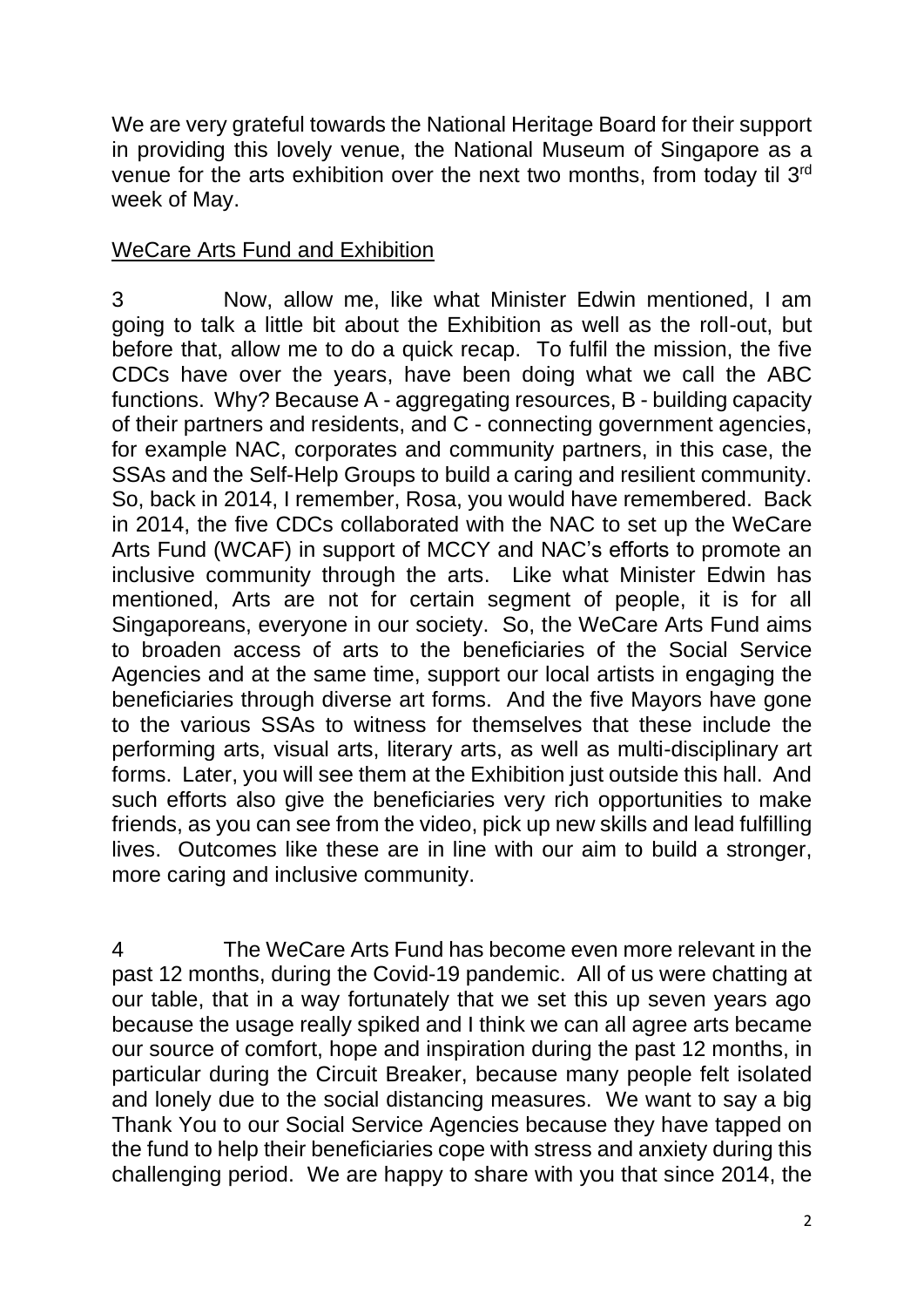WeCare Arts Fund has supported **210** Social Service Agencies, Self-Help Groups and reached out to close to **16,000** beneficiaries through more than **150** arts programmes. Every one of them require a lot of effort as you can see from the video to curate and to guide our beneficiaries. Can we put our hands together to thank our SSAs.

5 We want to echo what Minister Edwin has said earlier. The WeCare Arts Fund also helps uncover hidden artistic talents, like the 12 years old girl that he mentioned, and many others amongst our beneficiaries because, encouraged by their passion, the five CDCs started holding a WeCare Arts Exhibition once every two years to showcase and celebrate some of their achievements.

6 Apart from the physical exhibition to be launched by Minister Edwin Tong later today at the National Museum, we have also set up a virtual WeCare Arts Gallery @ CDC. As we all know, the new language is phygital, combination of the physical and digital is blended format moving forward. There will be a total of about 200 art pieces on display. The virtual WeCare Arts Gallery @ CDC will allow more people to see our beneficiaries' artworks. So dropby and do visit our cdc.gov.sg website after the Launch.

7 Minister Edwin cited an example of a young girl. Allow me to cite another example. An example of the kind of artworks on display is what we called the decoupage plate created by 82-year-old Mr Tan Tak Lew from Xin Yuan Activity and Wellness Centre under the Expressive Decoupage Art Program. Later you will see, through the butterflies on his Decoupage plate, Mr Tan wanted to salute, actually we got similar story but different interpretation. So that's the beauty of art. He wanted to salute the amazing teamwork and collaboration which he observed during the height of the COVID-19 outbreak in Singapore. Mr Tan shared with us that he did so because he was touched by how everyone selflessly came together and played their part to curb the virus spread and keep Singapore safe.

8 The five CDCs will arrange for beneficiaries and their immediate families and even friends whose artworks are on display at the WeCare Arts Exhibition, to view them at the National Museum over the next two months.